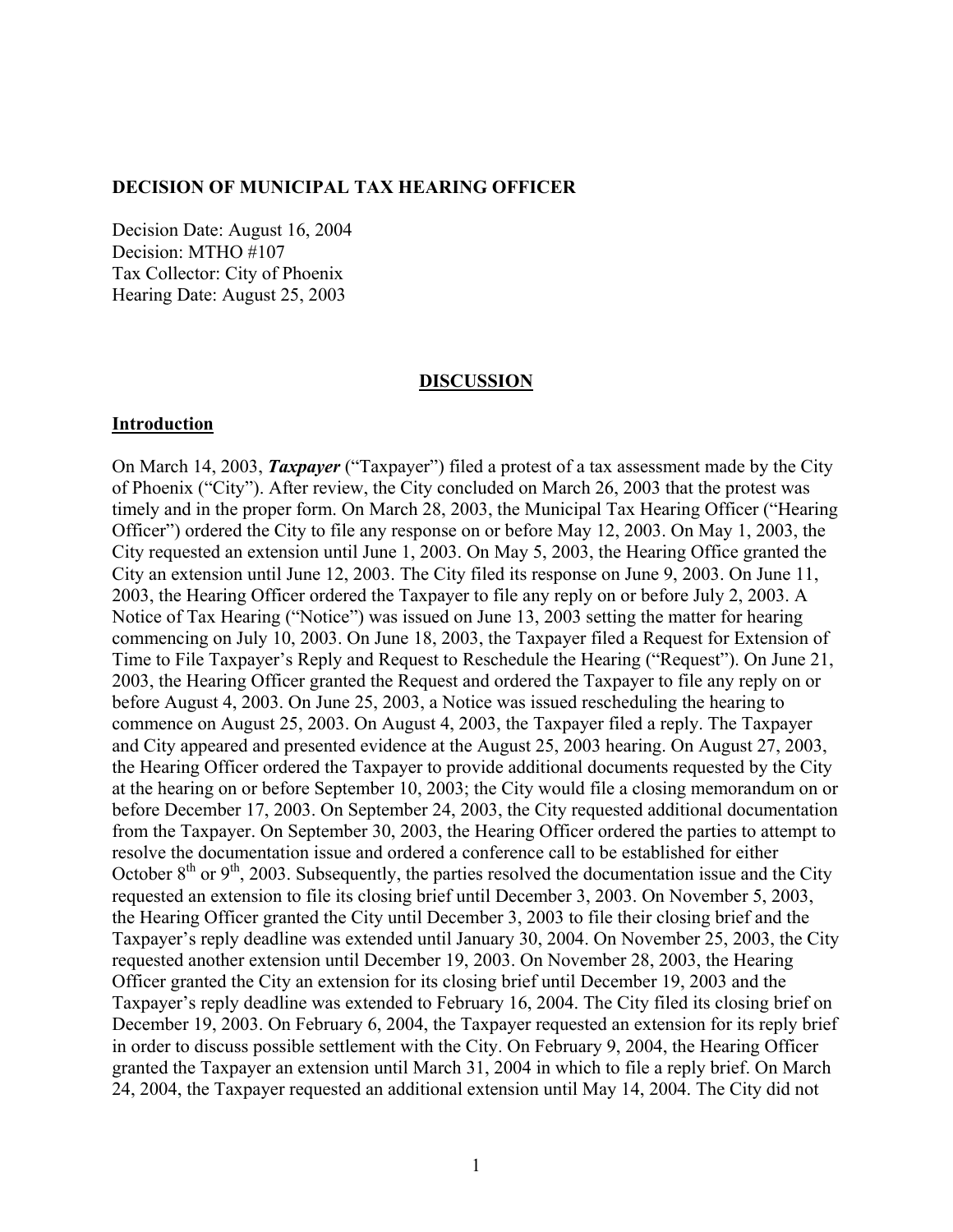oppose the extension and on March 29, 2004, the Hearing Officer granted the extension until May 14, 2004. On May 13, 2004, the Taxpayer requested another extension in order to discuss settlement with the City. On May 14, 2004, the Hearing Officer granted the extension for a reply brief until June 14, 2004. On June 9, 2004, the Taxpayer again requested an unopposed extension until June 28, 2004. On June 10, 2004, the Hearing Officer granted the extension. On June 28, 2004, the Taxpayer filed a reply brief. On June 30, 2004, the Hearing Officer indicated the record was closed and a written decision would be issued on or before August 16, 2004.

The Taxpayer acquired vacant land and developed the *ABC* Golf Resort ("Resort") located in the City at . The Resort consisted of 164 timeshare units. During the audit period of January 1999 through July 2001, the Taxpayer was assessed a speculative builder tax for every property that was transferred by the Taxpayer. The City assessed the Taxpayer for additional taxes due in the amount of \$773,090.02 plus associated interest.

# **City Position**

Under the Phoenix City Code Section 100 ("Section 100") a "speculative builder" is defined as an owner-builder who sells or contracts to sell improved real property on or before the expiration of 24 months after the improvement's substantial completion. The City argued that for each of the two scenarios described in this case, the Taxpayer owned real property within the City, the Taxpayer improved the real property, by or through others, and sold the improved real property within 24 months after the improvements were substantially complete. As a result, the City concluded the Taxpayer's activities were those of a speculative builder.

1. Sales to Individual Purchasers from January 1999 through June 1999

According to the City, the Taxpayer had improvements made to real property during the period January 1999 through June 1999 and sold as timeshare intervals to individual buyers. According to the City, there were 548 timeshare intervals that were deeded to the individual buyers with the sale amounts recorded in the Maricopa County Recorder's Office. The City indicated they had reviewed various documents including a Special Warranty Deed, a Deed of Trust, an Affidavit of Value, and a purchase and sale agreement. According to the City, the documents reflect that the parties viewed the transaction as involving a transaction of real property. As an example, the following was extracted by the City from a Deed of Trust: That Trustor irrevocably grants and conveys to Trustee in Trust, with Power of Sale, that real property (the "Interval") described as follows, including all improvements…" (emphasis added) Nowhere does the Deed state that "Intangible Benefits" were also purchased. The Deed states that "real property" was transferred. Therefore, the values on the Deeds of Trust and/or Affidavits of Property Value represent the total selling price of the real property and the gross income of the Taxpayer.

The City argued that the "Intangible Benefits" were not guaranteed to the purchasers and all of the documents suggest a sale of improve real estate. Further, there is no breakdown in the sales agreements as to a portion of the sales price being for improved real property and another portion being for something else. As a result, the City argued any apportionment would be purely speculative. The City further argued that if the City Council had intended the tax to be based on "value" instead of "selling price" they would have stated that. However,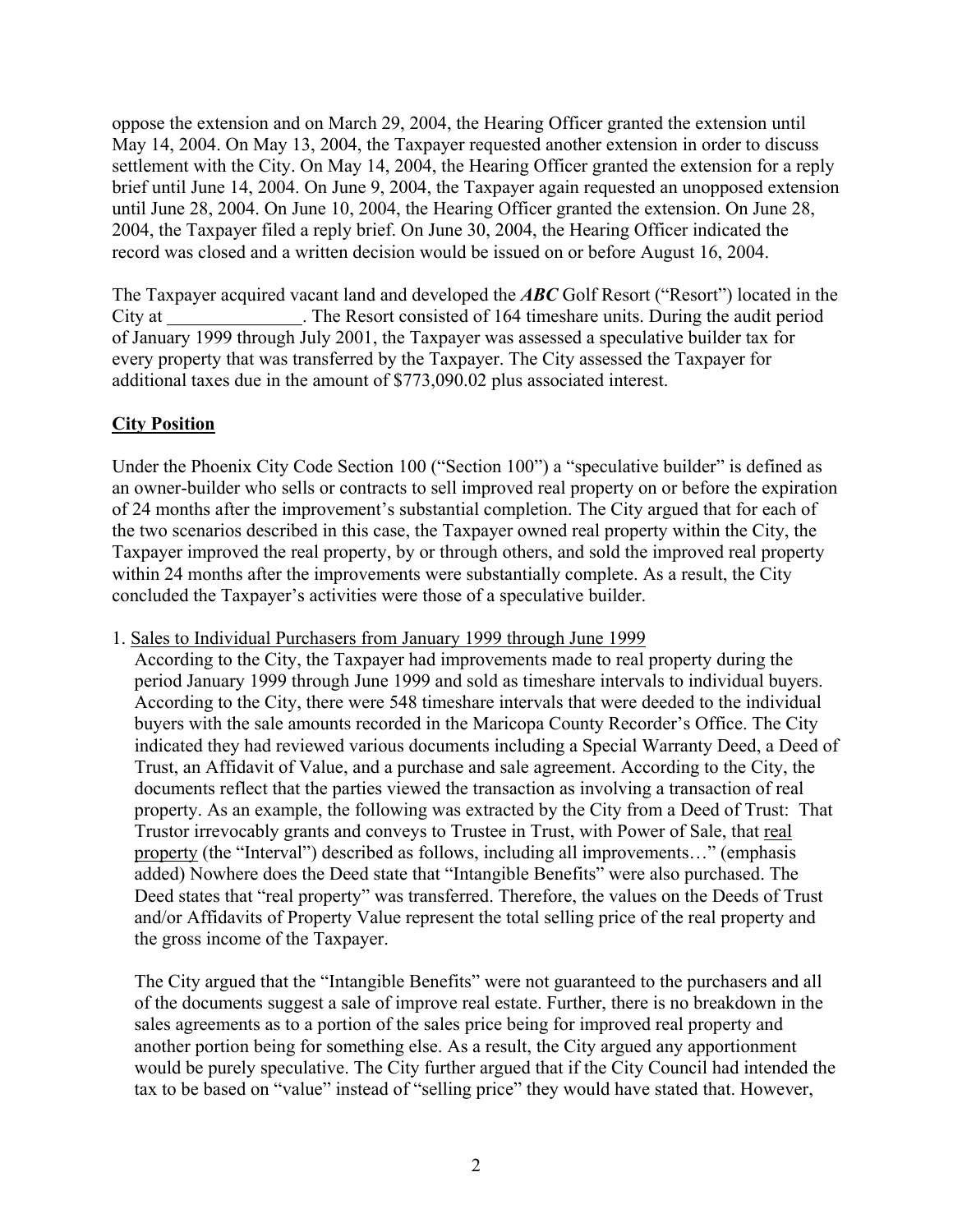the City asserted that was not done because of the nebulous concept of value. The City argued that for the period from January 1999 through June 1999, the Taxpayer sold timeshare intervals to individual purchasers and deeded them to the individual buyers. According to the City, there were 548 intervals sold during the applicable period which were taxable as speculative builder sales pursuant to Phoenix City Code Section 416 ("Section 416").

2. Taxability of Transactions to Club Association from April 1999 through July 2001 The structure of the time-share sales to customers was changed in April 1999. Instead of conveying the intervals directly to customers, a non-profit association was created which held title to the real property and a point system was created to establish ownership in the timeshares by individual owners. A vacation club, *XYZ* Vacation Club-Arizona ("Club Developer") was formed from which individual purchasers could purchase a Club Membership ("Membership"). The Club Developer did not own any assets but merely acts as a conduit that processes the money from the consumer and passes it to the Taxpayer. At the same time, a non-profit entity called *XYZ* Owners Club-Arizona ("Club Association") was formed to hold all of the real estate assets on behalf of the members. The Taxpayer transferred the Intervals to the club Association. In this model used by the Taxpayer, the ultimate consumer never obtains title to the Intervals. The only legal transfer of the title occurs when the Taxpayer transfers the improved property to the Club Association. According to the City, title to the property was transferred by the Taxpayer to the Club Association within 24 months of substantial completion of the improvements. The City argued that Section 416 imposes the speculative builder tax on the total selling price from the sale of improved real property and that there is no requirement for consideration. The City emphasized that it was not taxing the transaction to the ultimate time-share owner but was taxing the transfer to the Club Association. The City argued that the transfer was a "sale of improved property" as defined in City Code Section  $14-416(a)(3)$  ("Section  $416(a)(3)$ :

> "Sale of improved real property" includes any form of transaction, whether characterized as a lease or otherwise, which in substance of title of, or equitable ownership in, improved real property and includes any lease of the property for a term of thirty years or more (with all options for renewal being included as a part of the term). In the case of multiple unit projects, "sale" refers to the sale of the entire project or to the sale of any individual parcel or unit.

While the Taxpayer has argued there was no sale because there was no consideration, the City argued Section 416(a)(3) does not require consideration. Even if there was a requirement for consideration, the City argued there was consideration to the Taxpayer pursuant to this transaction. According to the City, there was tri-party agreement entered into between the Taxpayer, Club Developer, and Club Association. Under that agreement, the Taxpayer transferred title to the properties to Club Association. Upon marketing and sale of a timeshare unit, Club Developer paid the Taxpayer as units were sold. The City argued this was clearly compensation.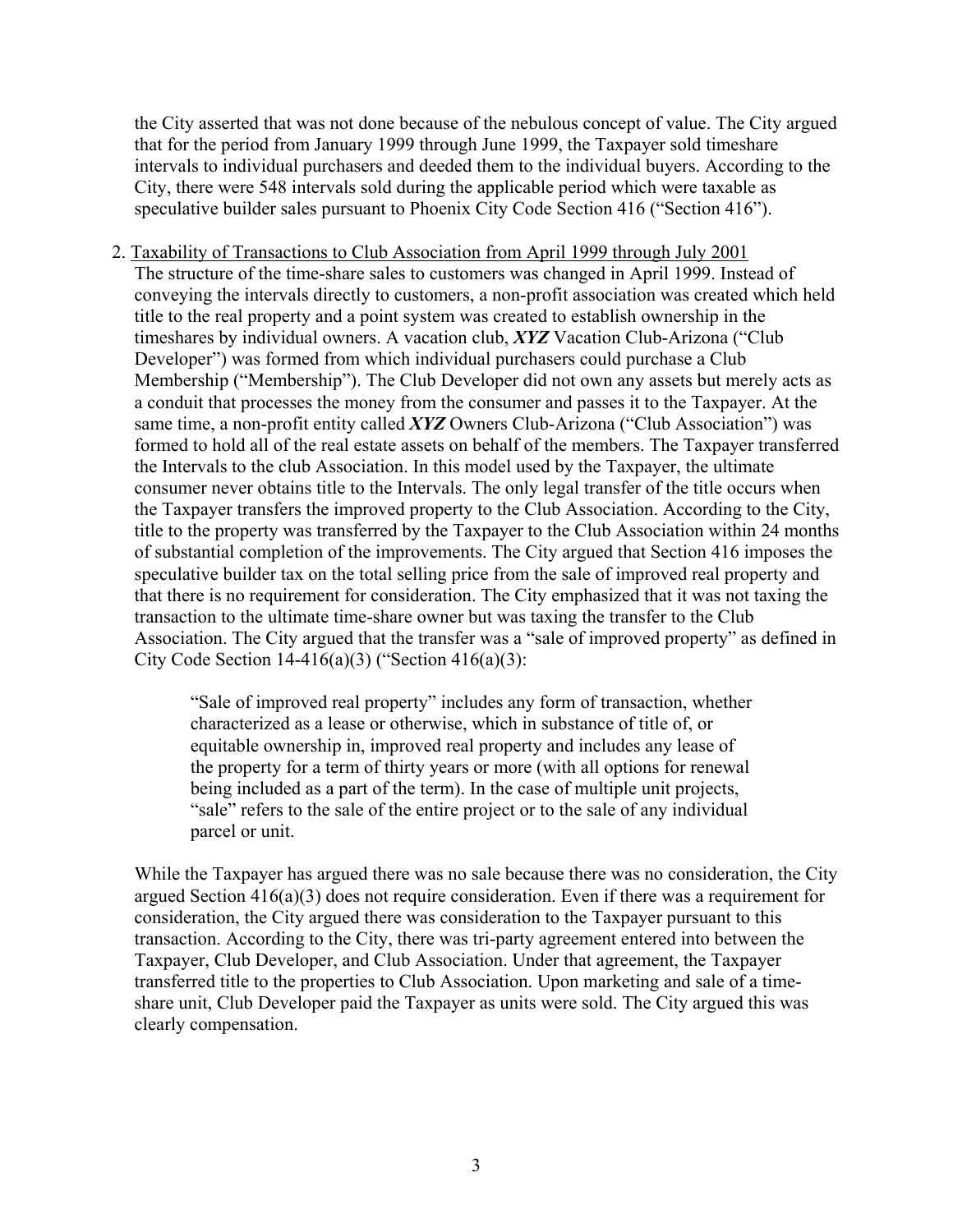## **Taxpayer Position**

The Taxpayer argued that the City's speculative builder tax assessment suffers from at least two fatal flaws. According to the Taxpayer, the City has overstated the portion of the selling price of Interval Packages that is attributable to "improved real property". The Taxpayer asserts the City is attempting to impose the speculative builder tax on 100 percent of any consideration paid by Interval Package purchases as though 100 percent of the consideration is attributable to "improved real property". The Taxpayer argued the City's exclusive focus on the words "total selling price" in the City Tax Code Section 416.a.1 ("Section 416.a.1") renders the critical works that follow – "from the sale of improved property" – meaningless.

The Taxpayer also argued that the City erroneously seeks to classify the Taxpayer as a speculative builder with respect to transfers of improved real property to the Club Association. The Taxpayer asserted that it did not receive consideration at the time of the transfer. According to the Taxpayer, it may receive true, valuable consideration, only if Club Memberships are sold. The Taxpayer argued that even if it received consideration, only the market value may be imputed pursuant to City Tax Code Section 14-210 ("Section 210"). The Taxpayer asserted that the testimony establishes that the "market value" of the transfers was de-minimis at best.

## 1. Sales to Individual Purchasers from January 1999 through June 1999

The Taxpayer argued that the undisputed facts establish that the Interval Package consists of valuable rights and privileges separate and apart from any interest in real property. According to the Taxpayer, the portion of the purchase price attributable to these non-real property rights is not subject to the speculative builder tax. The Taxpayer provided testimony at the hearing that "approximately one-half of first-time resort timeshare purchasers would not have purchased without the exchange opportunity". The Taxpayer also provided testimony that approximately 70 percent of the original Interval Package purchasers live in Arizona. According to the Taxpayer, the per-Interval Package cost to develop the dwellers units was approximately 25 percent of the sales price of each Interval Package. As a result, the Taxpayer argued that no more than 25 percent of the total selling price of the Interval Packages should be subject to the speculative builder tax.

The Taxpayer argued that value is an appropriate tax base as set forth in Phoenix City Code section 14-200.a.1: "[g]ross income includes … the value proceeding or accruing from the sale of property". Additionally, Phoenix City Code Section 14-210 ("Section 210") states that:

> [i]n transactions between affiliated companies or persons, or in other circumstances where the relationship between the parties is such that the gross income from the transaction is not indicative of the *market value* of the subject matter of the transaction, the Tax Collector shall determine the "*market value*" upon which the City Privilege and Use Taxes shall be levied.

According to the Taxpayer, the City's assessment assumes that each 1256 square foot, twobedroom, multi-family dwelling unit, subject to many use-and-enjoyment restrictions, sold for a whopping \$771,200. This compares to the current list price of two-bedroom condominiums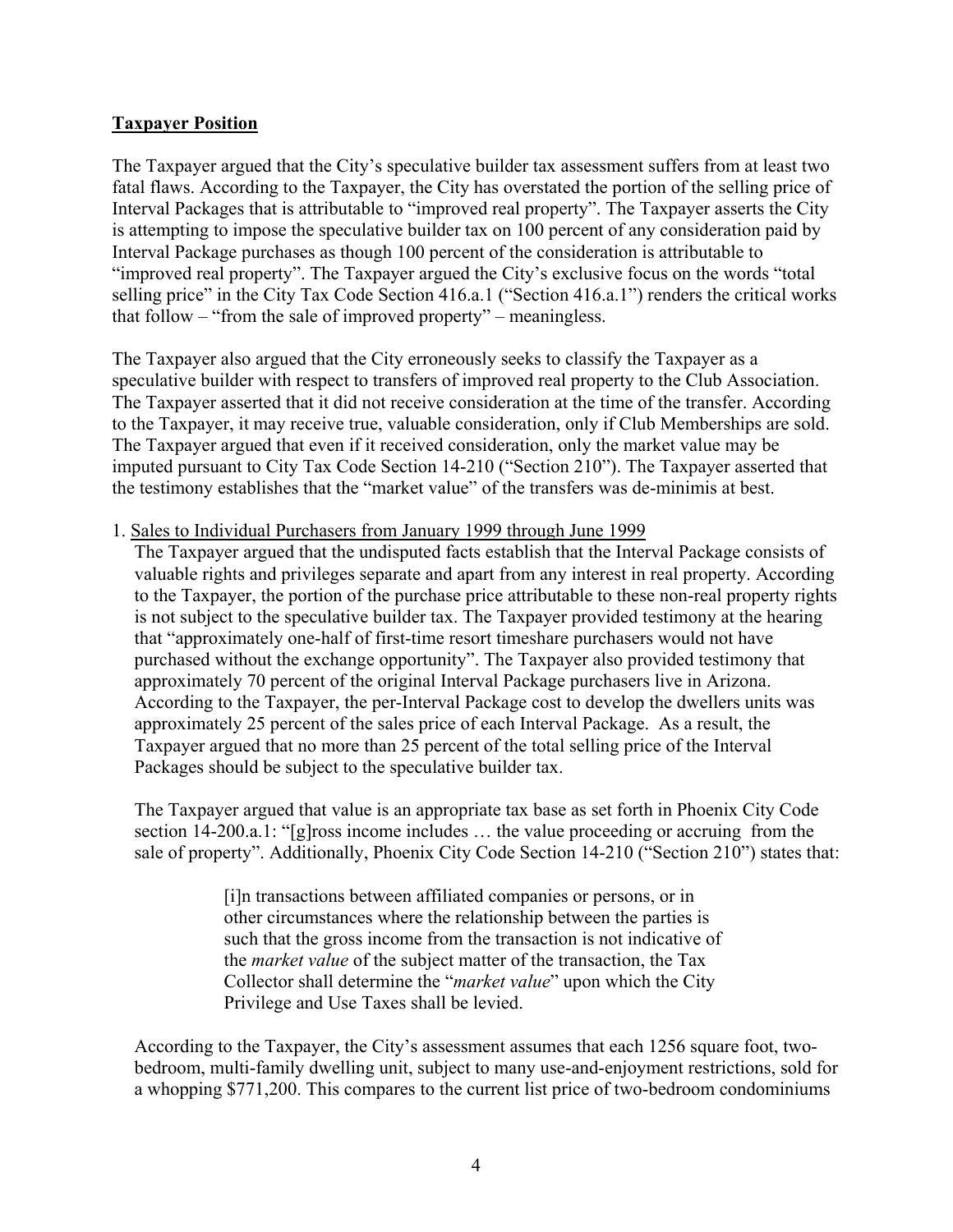at the *ABC* Golf Resort average only \$173,567. The Taxpayer also noted that the Arizona legislature has recognized that a substantial portion of the gross sales price of timeshare intervals represents non-real property components. In computing valuation for property tax purposes, the legislature has mandated that the county assessor shall deduct sixty-five percent of the original gross sales price of the timeshare interval.

2. Taxability of Transactions to Club Association from April 1999 through July 2001 The Taxpayer indicated that in April 1999, in an effort to increase sales, a new business model was adopted that altered the nature of the benefits received by new customers. The result was a vacation club, Club Developer in which individual purchasers purchase a Club membership ("Membership"). According to the Taxpayer, a Membership provides the purchaser with many rights and privileges but does not transfer title to the Club Member. Under Arizona law, Club memberships cannot be sold unless the Club possesses sufficient real property so that members use rights will never exceed the Club's use capacity. As a result, before the Taxpayer, through the Club Developer, could sell Memberships, it transferred to the Club Association the real property interests' necessary to support the use right associated with those memberships. The Taxpayer argued that transfers of bare legal title to the Club Association in compliance with the law, are not subject to the speculative builder tax because the Taxpayer received no consideration for the transfers. The Taxpayer received no income until the Club Developer, acting as the Taxpayer's agent, sells Club Memberships to individual Club purchasers. As Memberships are sold, the Club Developer must transfer and/or pay to the Taxpayer the proceeds of the sale of Membership. The Taxpayer argued at the time of the transfer, the Taxpayer was entitled to the hypothetical consideration of proceeds from sales of Club Memberships that may be sold at some future date. The Taxpayer argued that City Code Section  $14-416(a)(1)$  ("Section  $416(a)(1)$ ") requires consideration to be present "at the time of … transfer of title." According to the Taxpayer, the consideration that may result from potential future sales of Club Memberships was not present at the time title to the improved real property was transferred to the Club Association. As a result, the Taxpayer argued the speculative builder tax did not apply. Further, the Taxpayer argued that the ownerbuilder tax pursuant to City Tax Code Section 14-417 ("Section 417") does not apply because the Taxpayer did not issue a written declaration to the contractors that they were not responsible for the construction contracting tax imposed by City Tax Code Section 14-415 ("Section 415").

Even if this Tribunal were to determine that the Taxpayer received consideration at the time of transfer of title, only the "market value" of the property may be imputed. City Code Section 14-210 ("Section 210") requires that in transactions between affiliated companies or persons, is such that the gross income from the transactions is not indicative of the market value, the Tax Collector shall determine the "market value" upon which the tax shall be levied. The Taxpayer argued that since the Club Association received only bare legal title to the property without any corresponding right to use or enjoy the property, the market value of the property transferred to the Club Association was de-minimis.

The Intervals transferred over a 26 month period represented approximately 153.25 units. According to the Taxpayer, the total "sales" imputed to the transfers to the Club Association equaled \$112,365,321.12. This translates to an imputed sales price of over \$733,000.00 for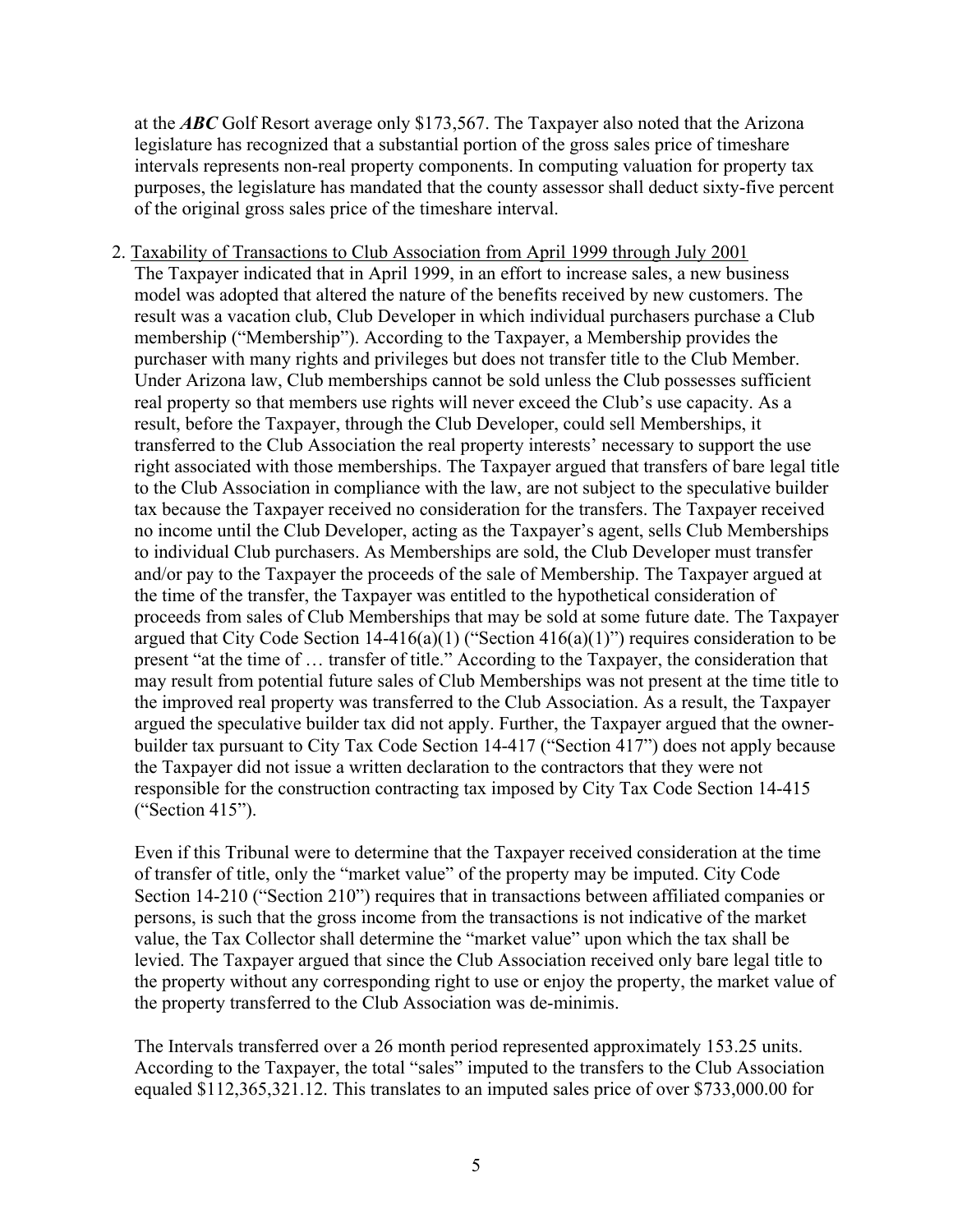each two-bedroom, two-bathroom condominium. The Taxpayer indicated that comparable units at the Resort were selling for only about \$175,000 a full two years after the final transfer to the Club Association. The Taxpayer asserts it is unconscionable for the City to impute a value of over \$733,000 per unit transferred in bulk to the Club Association where the Club Association's use and enjoyment is severely restricted.

#### **ANALYSIS**

1. Sales to Individual Purchasers from January 1999 through June 1999

During this time period, there was no dispute that the Taxpayer was properly assessed for a speculative builder tax. The dispute was on the amount of the total selling price of the improved real property. The City has relied on the Warranty Deeds, Deeds of Trust, and Affidavit of Values while the Taxpayer relied upon expert testimony that the value of the improved property was only about one-quarter of the value of the overall package of benefits. We concur with the Taxpayer that the focus is not just on the "selling price" but the "selling price of the improved property". Where we differ with the Taxpayer is how to determine that value. We believe the most reliable value is what the individual purchasers believe they have purchased. Based on the documents provided by the City, we conclude that it would be reasonable for an individual purchaser to believe their total purchase amount was for improved property. If that was not true, the Taxpayer could have easily broken down the selling price into a proportion for improved real property and a proportion for intangibles. That was not done and as a result we concur with the City that the total selling price of each Interval Package is subject to the speculative builder tax.

2. Taxability of Transactions to Club Association from April 1999 through July 2001 We concur with the Taxpayer that there does need to be consideration in order for a sale to exist. We also agree with the City that there was consideration to the Taxpayer since they were to receive monies as the units were sold. The actual speculative builder assessment was on the transfer from the Taxpayer to a related entity, Club Association. Since there was no dollar amount set forth at that time, we find that it is appropriate to determine the "market value" pursuant to Section 210. Based on the evidence, we find the most reasonable value for the "market value" at the time of transfer would be the comparable units at the Resort or \$175,000 per unit. Accordingly, the City should revise the assessment to reflect this per unit value.

## **FINDINGS OF FACT**

- 1. On March 14, 2003, the Taxpayer filed a protest of a tax assessment made by the City.
- 2. After review, the City concluded on March 26, 2003 that the protest was timely and in proper form.
- 3. On March 28, 2003, the Hearing Officer ordered the City to file any response on or before May 12, 2003.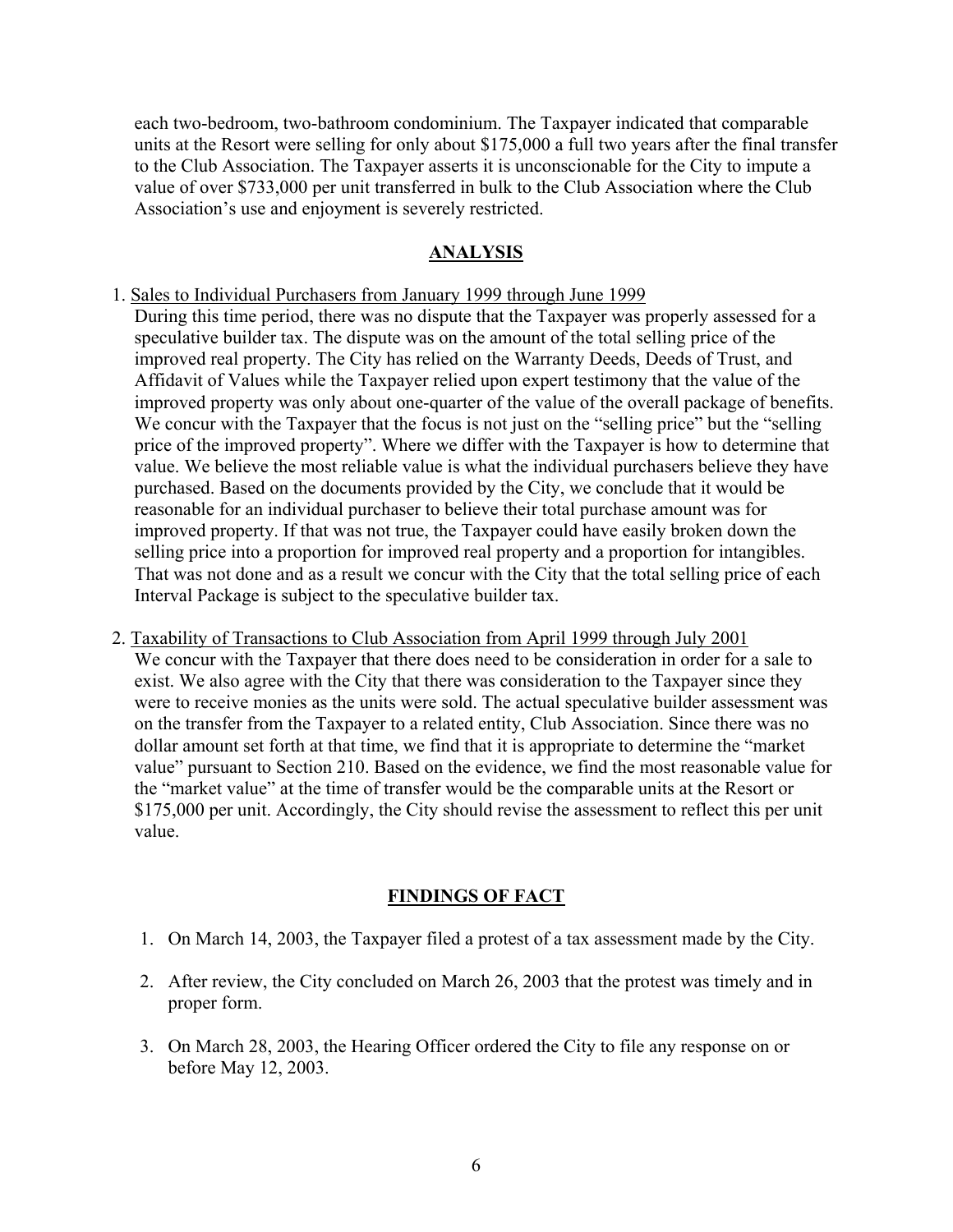- 4. On May 1, 2003, the City requested an extension until June 12, 2003.
- 5. On May 5, 2003, the Hearing Officer granted the City an extension until June 12, 2003.
- 6. The City filed its response on June 9, 2003.
- 7. On June 11, 2003, the Hearing Officer ordered the Taxpayer to file any reply on or before July 2, 2003.
- 8. A Notice was issued on June 13, 2003 setting the matter for hearing commencing on July 10, 2003.
- 9. On June 18, 2003, the Taxpayer filed a Request.
- 10. On June 21, 2003, the Hearing Officer granted the Request and ordered the Taxpayer to file any reply on or before August 4, 2003.
- 11. On June 25, 2003, A Notice was issued rescheduling the hearing to commence on August 25, 2003.
- 12. On August 4, 2003, the Taxpayer filed a reply.
- 13. The Taxpayer and City appeared and presented evidence at the August 25, 2003 hearing.
- 14. On August 27, 2003, the Hearing Officer ordered the Taxpayer to provide additional documentation requested by the City at the hearing on or before September 10, 2003; the City would file a closing memorandum on or before November 3, 2003; and, the Taxpayer would file a reply memorandum on or before December 17, 2003.
- 15. On September 24, 2003, the City requested additional documentation from the Taxpayer.
- 16. On September 30, 2003, the Hearing Officer ordered the parties to attempt to resolve the documentation issue and ordered a conference call to be established for either October  $8<sup>th</sup>$ or  $9^{th}$ , 2003.
- 17. Subsequently, the parties resolved the documentation issue and the City requested an extension to file its closing brief until December 3, 2003.
- 18. On November 5, 2003, the Hearing Officer granted the City until December 3, 2003 to file their closing brief and the Taxpayer's reply deadline was extended until January 30, 2004.
- 19. On November 25, 2003, the City requested another extension until December 19, 2003.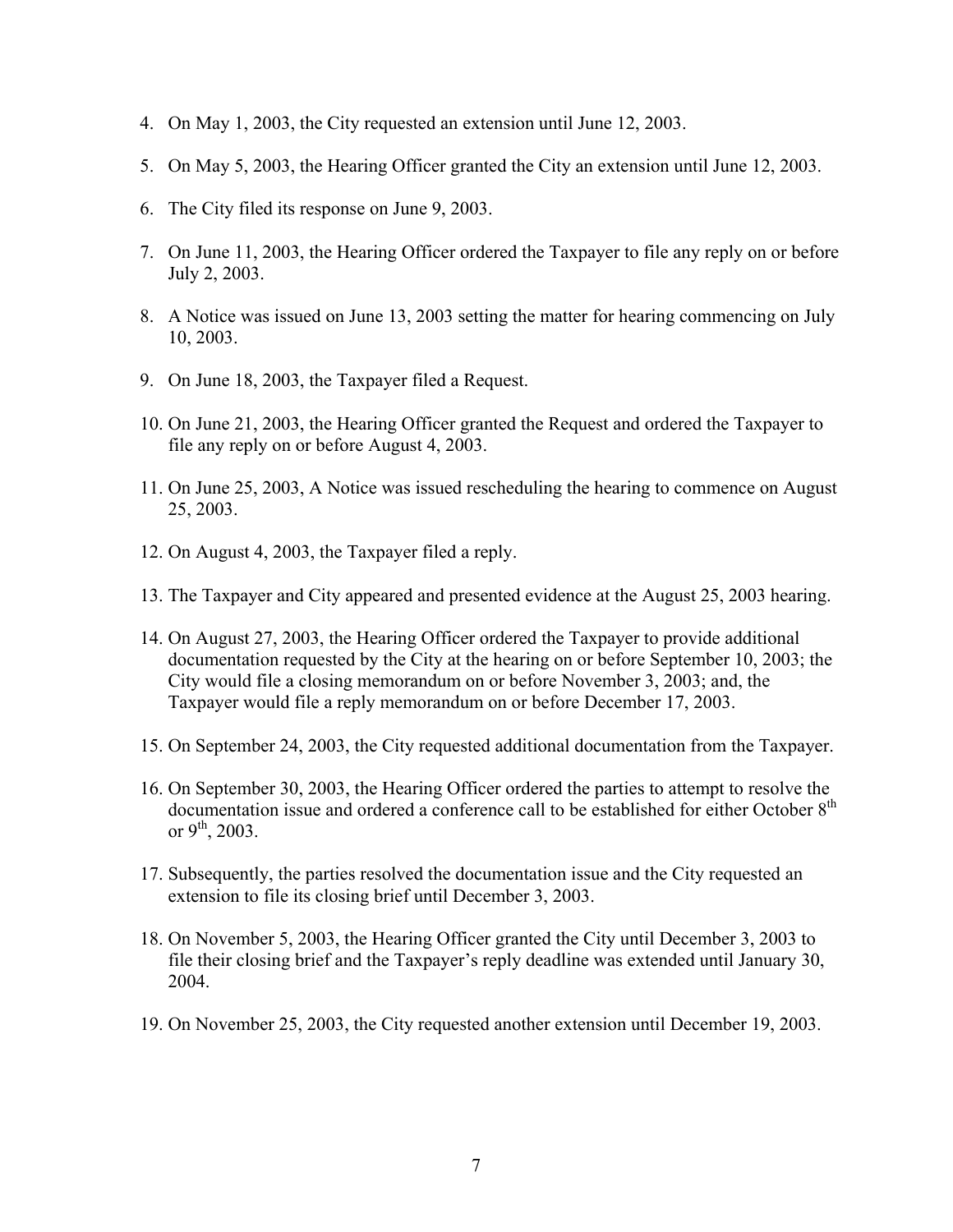- 20. On November 28, 2003, the Hearing Officer granted the City an extension for its closing brief until December 19, 2003 and the Taxpayer's reply deadline was extended until February 16, 2004.
- 21. The City filed its closing brief on December 19, 2003.
- 22. On February 6, 2004, the Taxpayer requested an extension for its reply brief in order to discuss possible settlement with the City.
- 23. On February 9, 2004, the Hearing Officer granted the Taxpayer an extension until March 31, 2004 in which to file a reply brief.
- 24. On March 24, 2004, the Taxpayer requested an additional extension until May 14, 2004.
- 25. The City did not oppose the extension and on March 29, 2004, the Hearing Officer granted the extension until May 14, 2004.
- 26. On May 13, 2004, the Taxpayer requested another extension in order to discuss settlement with the City.
- 27. On May 14, 2004, the Hearing Officer granted the extension for a reply brief until June 14, 2004.
- 28. On June 9, 2004, the Taxpayer again requested an unopposed extension until June 28, 2004.
- 29. On June 10, 2004, the Hearing Officer granted the extension.
- 30. On June 30, 2004, the Taxpayer filed a reply brief.
- 31. On June 30, 2004, the Hearing Officer indicated the record was closed and a written decision would be issued on or before August 16, 2004.
- 32. The Taxpayer acquired vacant land and developed the Resorts located in the City at 6808 South 32<sup>nd</sup> Street.
- 33. The Resort consisted of 164 timeshare units.
- 34. During the audit period of January 1999 through July 2001, the Taxpayer was assessed a speculative builder tax for every property that was transferred by the Taxpayer.
- 35. The City assessed the Taxpayer for additional taxes due in the amount of \$773,090.02 plus associated interest.
- 36. The Taxpayer had improvements made to real property during the January 1999 through June 1999 and sold as timeshare intervals to individual buyers.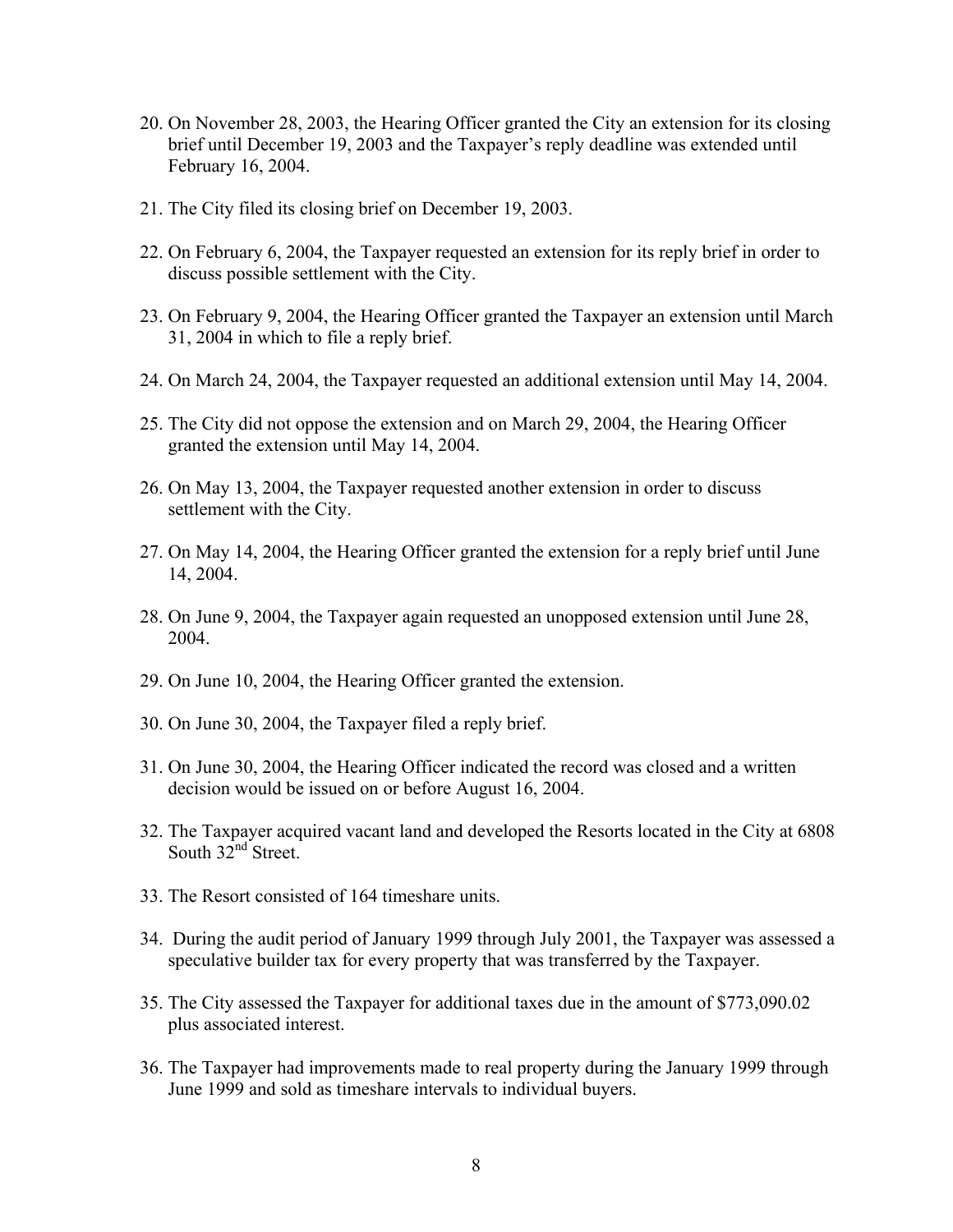- 37. There were 548 timeshare intervals that were deeded to individual buyers with the sale amounts recorded in the Maricopa County Recorder's Office.
- 38. Various documents including special Warranty Deeds, Deeds of Trust, and Affidavits of Value reflected that the parties viewed the transaction as involving a transfer of real property.
- 39. There was no breakdown in the sales agreements as to any portion of the sales price being for intangible benefits.
- 40. In 1999, Club Developer was formed from which individual purchasers could purchase a Membership.
- 41. The Club Developer did not own any assets but merely acted as a conduit that processes the money from the consumer and passes it to the Taxpayer.
- 42. At the same time, Club Association was formed to hold all of the real estate assets on behalf of the members.
- 43. The Taxpayer transferred the Intervals to the Club Association.
- 44. In this model used by the Taxpayer, the ultimate consumer never obtains title on the **Intervals**
- 45. The only legal transfer of the title occurs when the Taxpayer transfers the improved property to the Club Association.
- 46. Title to the property was transferred by the Taxpayer within 24 months of substantial completion of the improvements.
- 47. A reasonable market value of the units transferred from the Taxpayer to the Club Association is \$175,000 per unit.

#### **CONCLUSIONS OF LAW**

- 1. Pursuant to ARS Section 42-6056, the Municipal Tax Hearing Officer is to hear all reviews of petitions for hearing or redetermination under the Model City Tax Code.
- 2. Section 416 imposes a tax on being in business as a speculative builder within the City.
- 3. Section 100(1) defines speculative builder as an owner-builder who sells improved real property consisting of "custom, model, or inventory homes…".